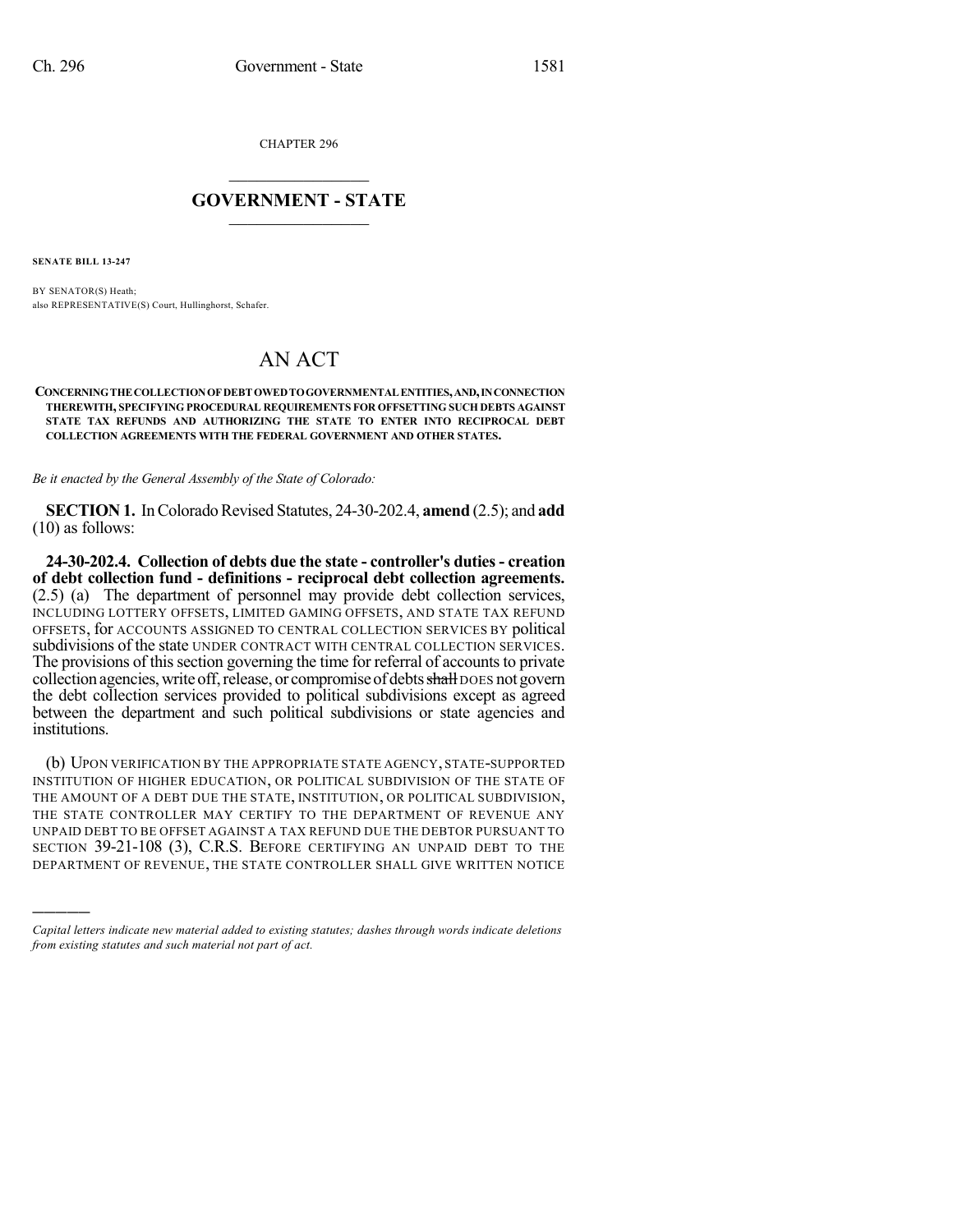TO THE DEBTOR THAT THE DEBT WILL BE OFFSET AGAINST A TAX REFUND DUE THE DEBTOR AND THAT THE DEBTOR MAY, WITHIN THIRTY DAYS OF THE POSTMARK OF THE WRITTEN NOTICE, REQUEST A HEARING TO DISPUTE THE TAX REFUND OFFSET. SUCH A HEARING MUST BE HELD WITHIN THIRTY CALENDAR DAYS FOLLOWING RECEIPT OF THE REQUEST FROM THE DEBTOR. IF THE AGENCY, INSTITUTION, OR POLITICAL SUBDIVISION THAT REFERRED THE DEBT TO THE CONTROLLER CERTIFIES THAT THE DEBT WAS THE SUBJECT OF A FINAL AGENCY DETERMINATION OR JUDICIAL DECISION OR THAT THE DEBT HAS BEEN REDUCED TO JUDGMENT, THE DEBTOR MAY NOT DISPUTE THE VALIDITY OF THE DEBT AT THE HEARING, IF, AT THE HEARING, THE DISPUTE IS RESOLVED IN FAVOR OF THE DEBTOR, THE DEBTOR IS ENTITLED TO A REFUND OF ANY MONEY DUE PLUS INTEREST, IF REQUESTED, PURSUANT TO SECTIONS 39-21-110AND 39-21-110.5,C.R.S.THE EXECUTIVE DIRECTOR OFTHE DEPARTMENT OFPERSONNEL SHALL PROMULGATE RULES,IN ACCORDANCE WITH ARTICLE 4OF THIS TITLE, THAT SPECIFY PROVISIONS FOR ADEQUATE NOTICE AND OPPORTUNITY FOR HEARING.THE STATE CONTROLLER MAY WRITE OFF,RELEASE,OR COMPROMISE,ANY DEBT AS AUTHORIZED BY PARAGRAPH (c) OF SUBSECTION (3) OF THIS SECTION.

(10) (a) NOTWITHSTANDING ANY OTHER PROVISION OF LAW, AND PURSUANT TO 31 U.S.C. SEC. 3716 (b) AND (h) (1), THE DEPARTMENT OF PERSONNEL, AT THE REQUEST OF ANY EXECUTIVE, JUDICIAL, OR LEGISLATIVE BRANCH AGENCY OF THE STATE, STATE-SUPPORTED INSTITUTION OF HIGHER EDUCATION, OR POLITICAL SUBDIVISION OF THE STATE, MAY ENTER INTO A RECIPROCAL AGREEMENT WITH THE UNITED STATES GOVERNMENT TO OFFSET:

(I) THE CLAIM OF ANY PERSON AGAINST THE STATE, INCLUDING ANY STATE TAX REFUND TO WHICH THE PERSON MAY BE ENTITLED, TO ANY DEBT OF THE PERSON OWED TO THE UNITED STATES GOVERNMENT THAT THE UNITED STATES GOVERNMENT HAS CERTIFIED AS FINAL, DUE, AND OWING, WITH ALL APPEALS AND LEGAL ACTIONS HAVING BEEN WAIVED OR EXHAUSTED; AND

(II) ANY NONTAX CLAIM OF ANY PERSON AGAINST THE UNITED STATES GOVERNMENT TO ANY LIQUIDATED DEBT OF THE PERSON OWED TO THE STATE.ANY FEES ASSOCIATED WITH ANY OFFSET OF FEDERAL MONEYS WILL BE DEDUCTED BY THE UNITED STATES GOVERNMENT FROM THE AMOUNT OF MONEYS OFFSET, WHICH MAY THEN BE ADDED TO THE BALANCE OF THE DEBT OWED, BUT ANY FEES ASSOCIATED WITH ANY OFFSET OF STATE MONEYS WILL NOT BE CHARGED TO THE UNITED STATES GOVERNMENT.

(b) NOTWITHSTANDING ANY OTHER PROVISION OF LAW, THE DEPARTMENT OF PERSONNEL, AT THE REQUEST OF ANY EXECUTIVE, JUDICIAL, OR LEGISLATIVE BRANCH AGENCY, STATE-SUPPORTED INSTITUTION OF HIGHER EDUCATION, OR POLITICAL SUBDIVISION OF THE STATE, MAY ENTER INTO A RECIPROCAL AGREEMENT WITH ANY STATE TO OFFSET:

(I) THE CLAIM OF ANY PERSON AGAINST THE STATE TO ANY DEBT OF THE PERSON OWED TO ANY STATE THAT HAS CERTIFIED THE DEBT AS FINAL, DUE, AND OWING, WITH ALL APPEALS AND LEGAL ACTIONS HAVING BEEN WAIVED OR EXHAUSTED;AND

(II) ANY CLAIM OF ANY PERSON AGAINST ANY STATE TO ANY LIQUIDATED DEBT OF THE PERSON OWED TO THE STATE.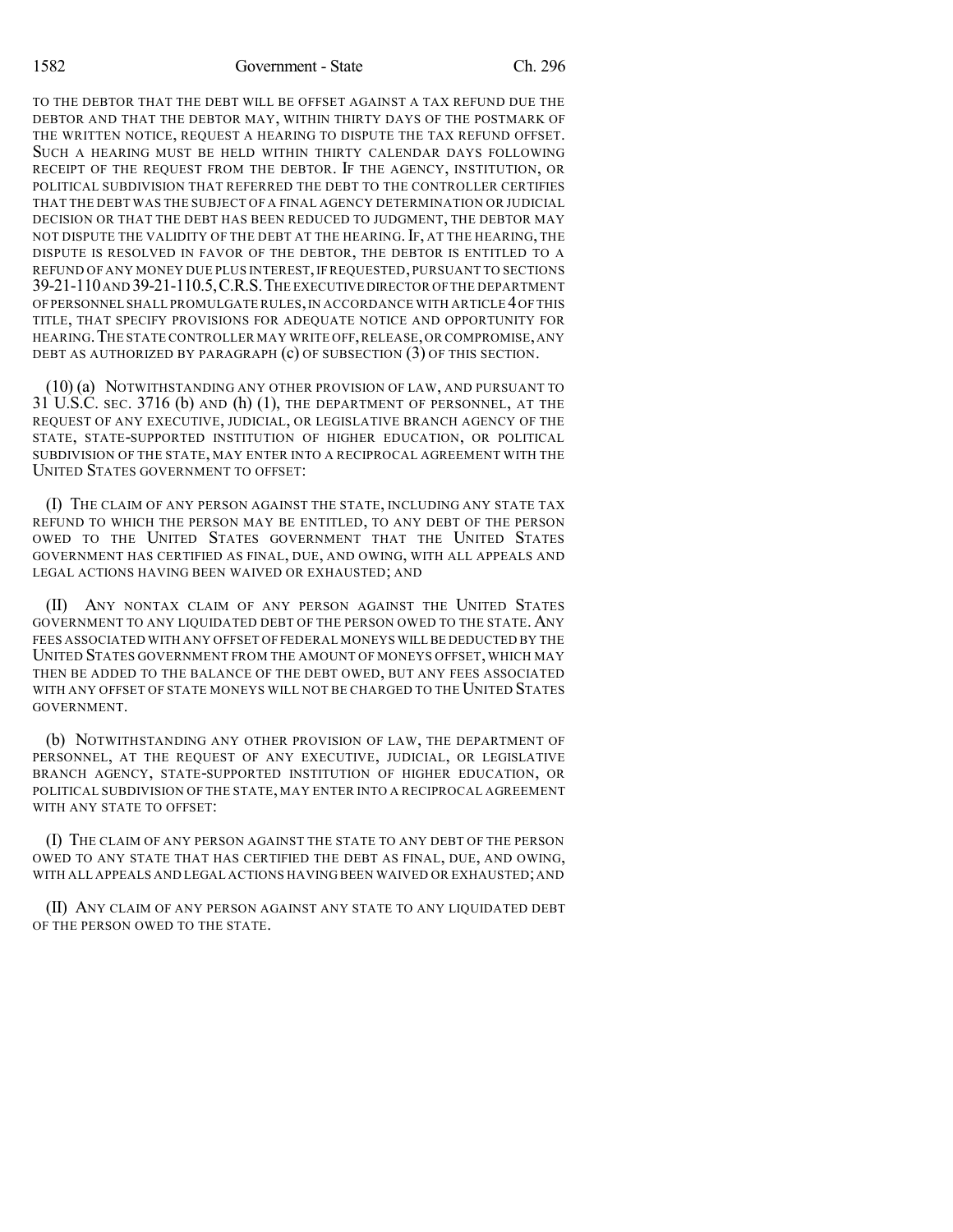## Ch. 296 Government - State 1583

(c) IFMULTIPLE CREDITORS HAVE CERTIFIED LIQUIDATED DEBT AGAINST THE SAME PERSON ON A CLAIM AGAINST THE STATE PURSUANT TO THIS SECTION, THE DEBTS OF THE STATE, ANY STATE-SUPPORTED INSTITUTION OF HIGHER EDUCATION, OR ANY POLITICAL SUBDIVISION OF THE STATE SHALL BE CREDITED FIRST IN THE PRIORITY ESTABLISHED IN PARAGRAPH (b) OF SUBSECTION (3.5) OF THIS SECTION, WITH THE UNDERSTANDING THAT ANY STATE AGENCY OR STATE-SUPPORTED INSTITUTION OF HIGHER EDUCATION DEBT WILL BE PAID FIRST BEFORE ANY DEBT FOR A POLITICAL SUBDIVISION OF THE STATE ASSIGNED TO CENTRAL COLLECTION SERVICES. IF THERE IS ANY BALANCE DUE THE CLAIMANT AFTER SETTLING THE WHOLE DEMANDS OF THE STATE, ANY EXECUTIVE,JUDICIAL, OR LEGISLATIVE BRANCH AGENCY OF THE STATE, ANY STATE-SUPPORTED INSTITUTION OF HIGHER EDUCATION, AND ANY POLITICAL SUBDIVISION OF THE STATE, THE BALANCE SHALL BE CREDITED TO THE LIQUIDATED DEBTS CERTIFIED BY THE UNITED STATES GOVERNMENT AND THEN TO THE LIQUIDATED DEBTS CERTIFIED BY ANY OTHER STATE IN THE ORDER IN WHICH THE CLAIMS WERE FILED WITH THE STATE TREASURER. IF THERE IS A BALANCE DUE THE CLAIMANT AFTER SATISFACTION OF ALL LIQUIDATED DEBTS AS ITEMIZED IN THIS SECTION AND ANY COURT-ORDERED PAYMENTS, THE BALANCE SHALL BE PAID TO THE CLAIMANT.

**SECTION 2.** In Colorado Revised Statutes, 24-30-202.7, **amend** (1) (b) as follows:

**24-30-202.7. Lottery winnings offset - definitions.** (1) As used in thissection, unless the context otherwise requires:

(b) "Outstanding debt" means any unpaid debt due to the state that is referred pursuant to section 24-30-202.4 (2) to the state controller or the central collection services section of the division of finance and procurement, or any successor section, in the department of personnel, including the collection fee and any allowable fees and costs pursuant to section 24-30-202.4 (8). "Outstanding debt" does not include INCLUDES any debt collected by the department of personnel for a political subdivision of the state UNDER CONTRACT WITH CENTRAL COLLECTION SERVICES, WITH THE UNDERSTANDING THAT ANY STATE AGENCY OR STATE-SUPPORTED INSTITUTION OF HIGHER EDUCATION DEBT WILL BE PAID BEFORE ANY DEBT FOR A POLITICAL SUBDIVISION OF THE STATE ASSIGNED TO CENTRAL COLLECTION SERVICES.

**SECTION 3.** In Colorado Revised Statutes, 24-35-605, **amend** (2) (b) (V) as follows:

**24-35-605. Payments - limited gaming and pari-mutuel wagering licensees - procedures.** (2) (b) If the registry operator replies that the winner is listed in the registry:

(V) The department of human services shall process moneys received from the registry operator pursuant to subparagraph (IV) of this paragraph (b) in accordance with section 26-13-118.7, C.R.S. The judicial department shall process moneys received from the registry operator pursuant to subparagraph (IV) of this paragraph (b)inaccordancewiththe rulesofthe department.THE DEPARTMENT OF PERSONNEL SHALL PROCESS MONEYS RECEIVED FROM THE REGISTRY OPERATOR PURSUANT TO SUBPARAGRAPH (IV) OF THIS PARAGRAPH (b) IN ACCORDANCE WITH THE RULES OF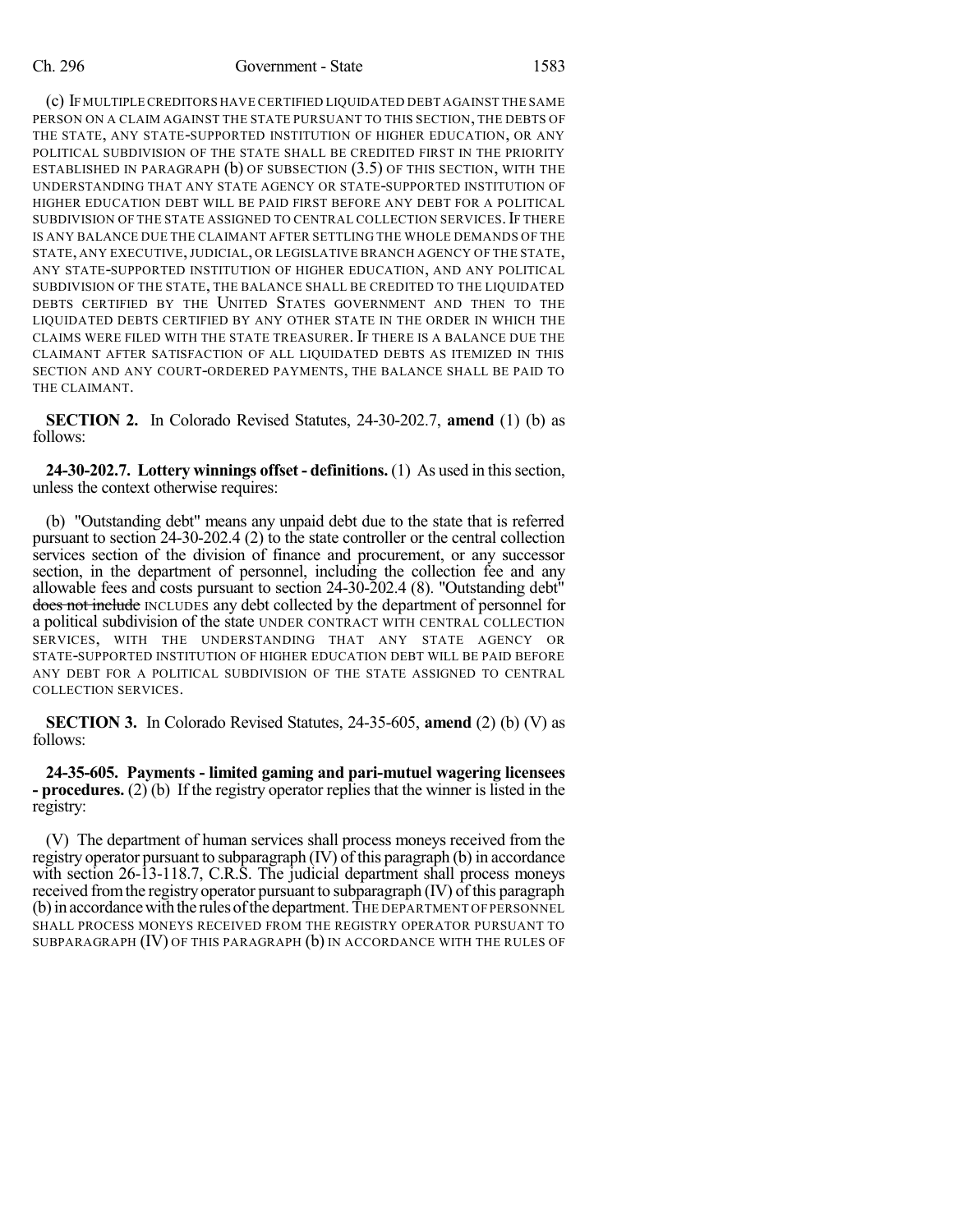THE DEPARTMENT OF PERSONNEL, WITH THE UNDERSTANDING THAT ANY STATE AGENCY OR STATE-SUPPORTED INSTITUTION OF HIGHER EDUCATION DEBT WILL BE PAID BEFORE ANY DEBT FOR A POLITICAL SUBDIVISION OF THE STATE ASSIGNED TO CENTRAL COLLECTION SERVICES.

**SECTION 4.** In Colorado Revised Statutes,  $39-21-108$ , **amend**  $(3)$  (a) (I) (A) as follows:

**39-21-108. Refunds.** (3) (a)(I) (A) Whenever it is established that any taxpayer has, for any period open under the statutes, overpaid a tax covered by articles 22 and 26 to 29 of this title, article 60 of title 34, C.R.S., and article 3 of title 42, C.R.S., and that: There is an unpaid balance of tax and interest accrued, according to the records of the executive director, owing by such taxpayer for any other period; there is an amount required to be repaid to the unemployment compensation fund pursuant to section 8-81-101 (4), C.R.S., the amount of which has been determined to be owing as a result of a final agency determination or judicial decision or that has been reduced to judgment by the division of unemployment insurance in the department of labor and employment; there is any unpaid child support debt as set forth in section 14-14-104, C.R.S., or child support arrearages that are the subject of enforcement services provided pursuant to section  $26-13-106$ , C.R.S., as certified by the department of human services; there are any unpaid obligations owing to the state as set forth in section 26-2-133, C.R.S., for overpayment of public assistance or medical assistance benefits, the amount of which has been determined to be owing as a result of final agency determination or judicial decision or that has been reduced to judgment, as certified by the department of human services; there is any unpaid loan or other obligation due to a state-supported institution of higher education as set forth in section 23-5-115, C.R.S., the amount of which has been determined to be owing as a result of a final agency determination or judicial decision or that has been reduced to judgment, as certified by the appropriate institution; there is any unpaid loan due to the student loan division of the department of higher education as set forth in section 23-3.1-104 (1)(p), C.R.S., the amount of which has been determined to be owing as a result of a final agency determination or judicial decision or that has been reduced to judgment, as certified by the division; there is any unpaid loan due to the collegeinvest division of the department of higher education as set forth in section 23-3.1-206, C.R.S., the amount of which has been determined to be owing as a result of a final agency determination or judicial decision or that has been reduced to judgment; there is any outstanding judicial fine, fee, cost, or surcharge as set forth in section 16-11-101.8, C.R.S., or judicial restitution as set forth in section 16-18.5-106.8, C.R.S., the amount of which has been determined to be owing as a result of a final judicial department determinationor certifiedbythe judicial department as a judgment owed the state or a victim; there is any unpaid debt owing to the state or any agency thereof by such taxpayer, and that is found to be owing as a result of a final agency determination orthe amount of which has been reduced to judgment and as certified by the controller; or the taxpayer is a qualified individual identified pursuant to section  $39-22-120(10)$  or  $39-22-2003(9)$ , so much of the overpayment of tax plus interest allowable thereon as does not exceed the amount of such unpaid balance or unpaid debt must be credited first to the unpaid balance of tax and interest accrued and then to the unpaid debt, and any excess of the overpayment must be refunded. If the taxpayer elects to designate his or her refund as a credit against a subsequent year'stax liability, the amount allowed to be so credited must be reduced first by the